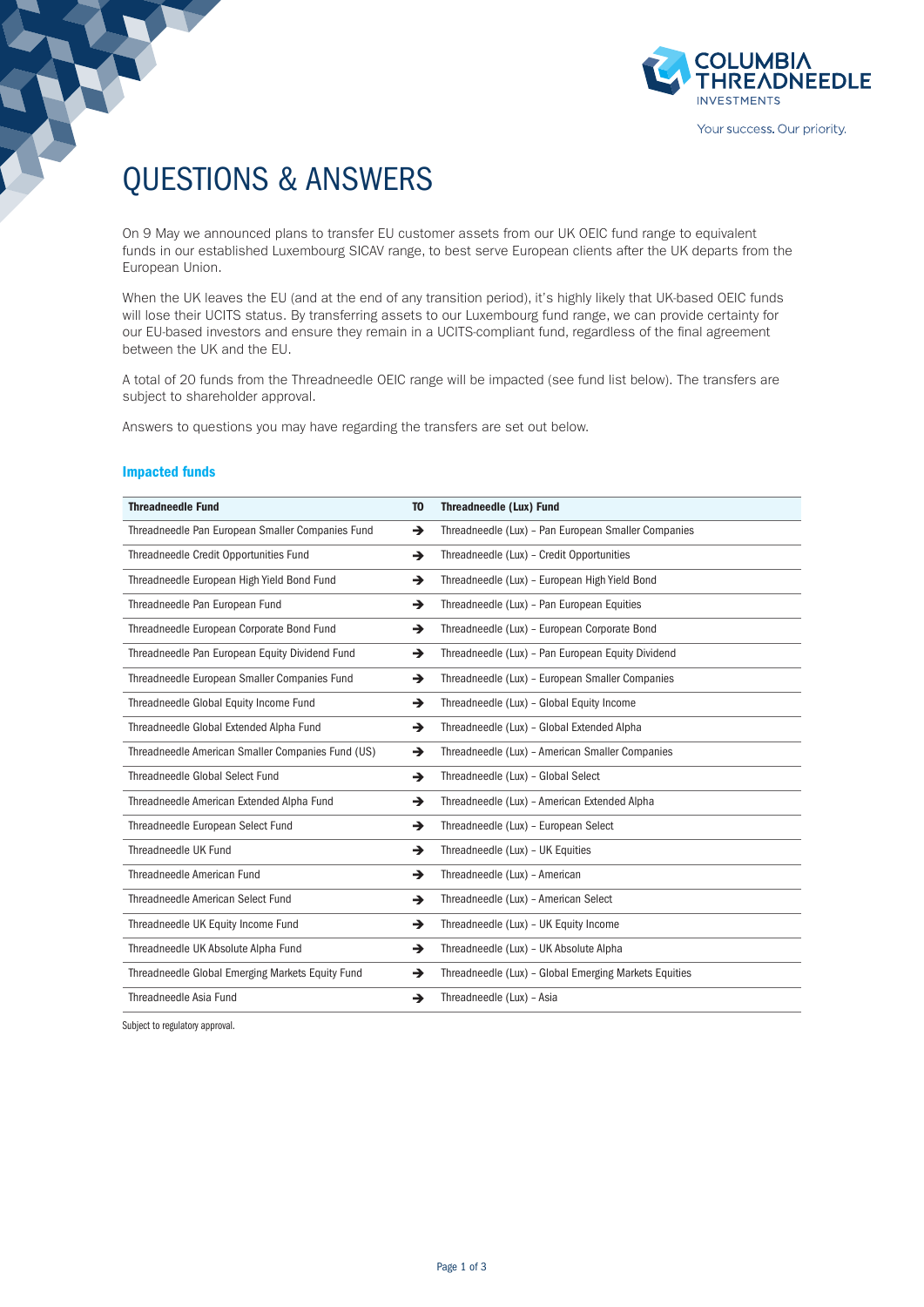#### 1. What is changing?

We are planning to transfer the assets of each fund listed in the table above into an equivalent fund within our established SICAV fund range. The proposals are subject to shareholder approval.

#### 2. Why are you making these changes?

When the UK leaves the European Union (and at the end of any associated transition period), we expect that UK-based OEIC funds will lose their UCITS status.<sup>1</sup> Our aim is to provide certainty for our EU-based investors and to ensure they can continue to access our best investment strategies while also remaining in a UCITS-compliant fund, regardless of the final agreement between the UK and the EU.

# 3. How will my investment be affected by the transfer?

The Luxembourg funds will be managed in the same way by the same investment manager. The Annual Management Charge (AMC) for investors in the SICAV will be set at the same levels as existed in the OEIC. Investors should note that a *taxe d'abonnement* (subscription tax) of 0.05% pa applies to retail share classes in all Luxembourg SICAVs and this will be included in the operating expenses incurred by investors.

#### 4. Can I remain invested in an OEIC once the UK has left the EU?

As far as we know there is nothing prohibiting EU investors from remaining in an OEIC fund. However, OEICs are unlikely to be UCITS-compliant once the UK leaves the EU. Our priority is to provide continuity and certainty for investors in our funds. For EU investors, the transfers will remove uncertainty regarding the future status of their investment.

#### 5. What are the tax implications of moving from an OEIC to a SICAV?

There may be tax implications depending on your individual circumstances. We are unable to provide tax advice and we therefore suggest that you seek advice from your tax adviser about any potential tax implications.

#### 6. When can I expect to receive further information?

We will be writing to impacted investors directly from late June onwards. Our priority is to provide clarity and certainty for investors in our funds as soon as possible and facilitate a smooth transfer process.

#### 7. What options do I have as an EU-based investor in the impacted funds?

We are offering investors the ability to transfer to an equivalent SICAV to ensure they can continue to access our best investment strategies while also remaining in a UCITS-compliant fund. If the transfers are approved and you do not wish for your investment to be transferred, you always have the option to redeem your investment or switch to another of our UK funds.

#### 8. Why should investors vote in favour of the transfers??

We encourage investors to vote in favour to enable us to enact the transfer efficiently. By transferring to an equivalent SICAV, EU investors will ensure they can continue to access our best investment strategies while remaining in a UCITS-compliant fund.

#### 9. What will happen to the remaining OEIC funds after the transfers?

The six funds listed below have a majority of EU investors, and therefore we intend to transfer all the assets of these funds to funds of the SICAV by means of a cross-border merger. Following this, the OEIC will be wound up.

- Threadneedle Pan European Smaller Companies Fund
- Threadneedle Credit Opportunities Fund
- Threadneedle European High Yield Bond Fund
- Threadneedle Pan European Fund
- Threadneedle European Corporate Bond Fund
- Threadneedle Pan European Equity Dividend Fund

For the remaining funds (which have a smaller portion of EU investors), we will facilitate a share class level transfer of certain share classes of the UK funds. The remaining share classes within the OEIC will not be impacted and the UK funds will continue to be managed in the same way that they are now.